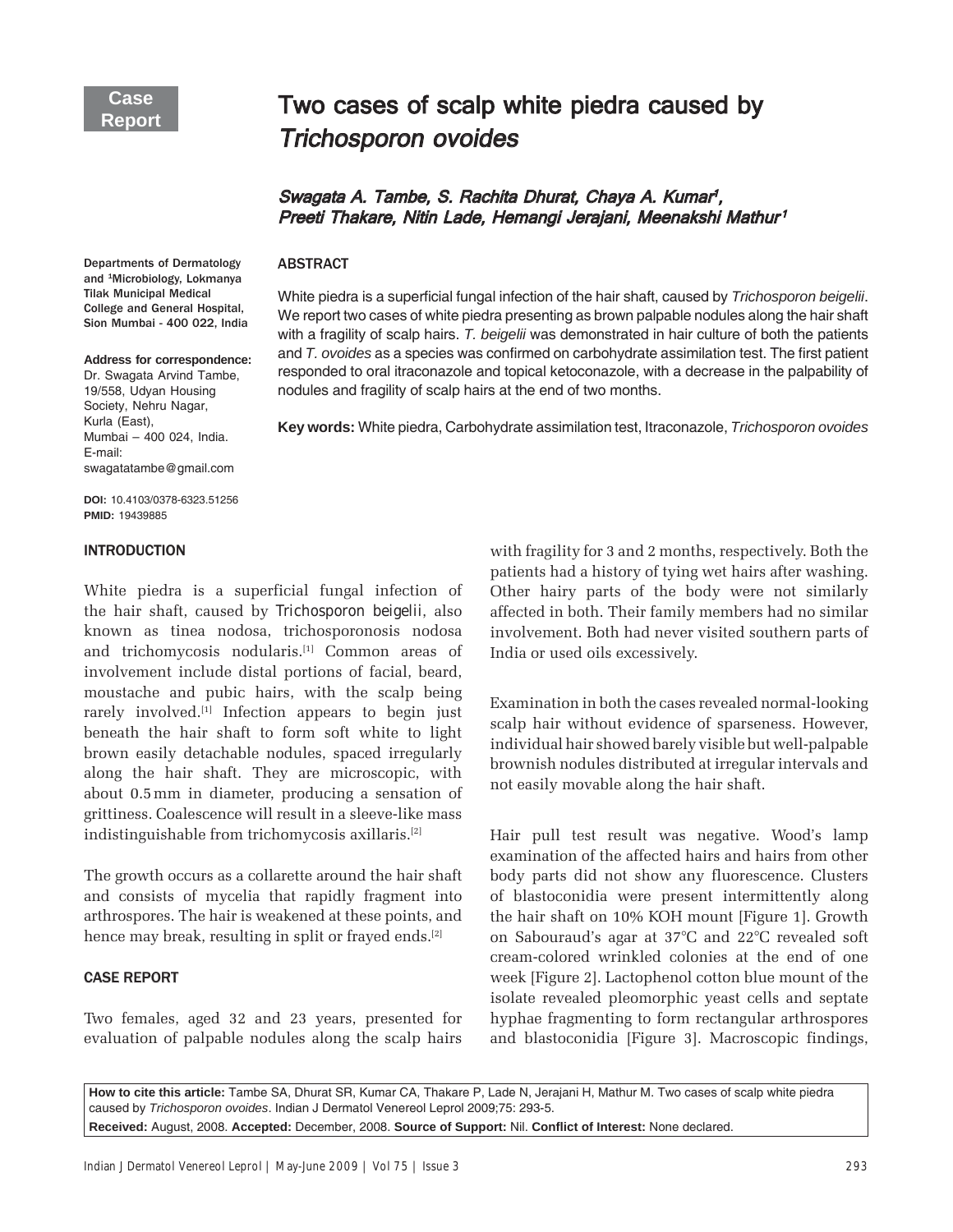microscopic findings and urease test positivity [Figure 4] confirmed the identity of isolate to be *T. beigelii* complex, the causative agent of white piedra. Carbohydrate assimilation test with inositol, l-arabinitol, sorbitol, raffinose, melibiose and xylitol confirmed the species to be *T. ovoides*.

Case 1 was treated with topical ketoconazole shampoo for two weeks, with no improvement, requiring addition of oral itraconazole 100 mg once daily with a decrease in the palpability of nodules (concretions) and fragility of scalp hairs at the end of 2 months. The second case was lost to follow-up.

## **DISCUSSION**

White piedra belongs to family Cryptococcacaea, class Bassidiomycetes and is an uncommon infection of worldwide distribution seen in temperate and topical



**Figure 1: 10X- KOH mount of affected hair showing a cluster of blastoconidia around the hair**

areas including Europe, Asia, Japan and southern United States.[1,2] It was first described by Beigel in 1865 and the first case in India was reported by Basu et al. in 1970.<sup>[2]</sup> In India, most of the reported cases are from the southern region of India,<sup>[3-5]</sup> but isolated cases have been reported from Mumbai<sup>[5]</sup> and Delhi.<sup>[6]</sup>

People of all age groups are affected, with a higher incidence in young women.[7] Age and sex incidence varies from country to country, depending on the prevalent hair dressing fashions and social customs. [2] Twelve patients in a study by Khandpur *et al.* and both the present patients are traditional burkha-clad Muslim women.[7] Whether the custom of covering hairs is a contributory factor needs to be studied.

Mumbai being a humid, warm region, with constant perspiration, habit of tying wet hairs and custom of covering the hairs with veil prevent exposure to



**Figure 2: Sabouraud's agar showing growth of soft cream coloured wrinkled colonies of** *T. beigelii* **at the end of one week**



**Figure 3: Lactophenol cotton blue mount of the isolate revealing pleomorphic yeast cells and septate hyphae fragmenting to form rectangular arthrospores and blastoconidia**



**Figure 4:** *T. beigelii* **showing positive Urease test (pink) with control (colourless)**